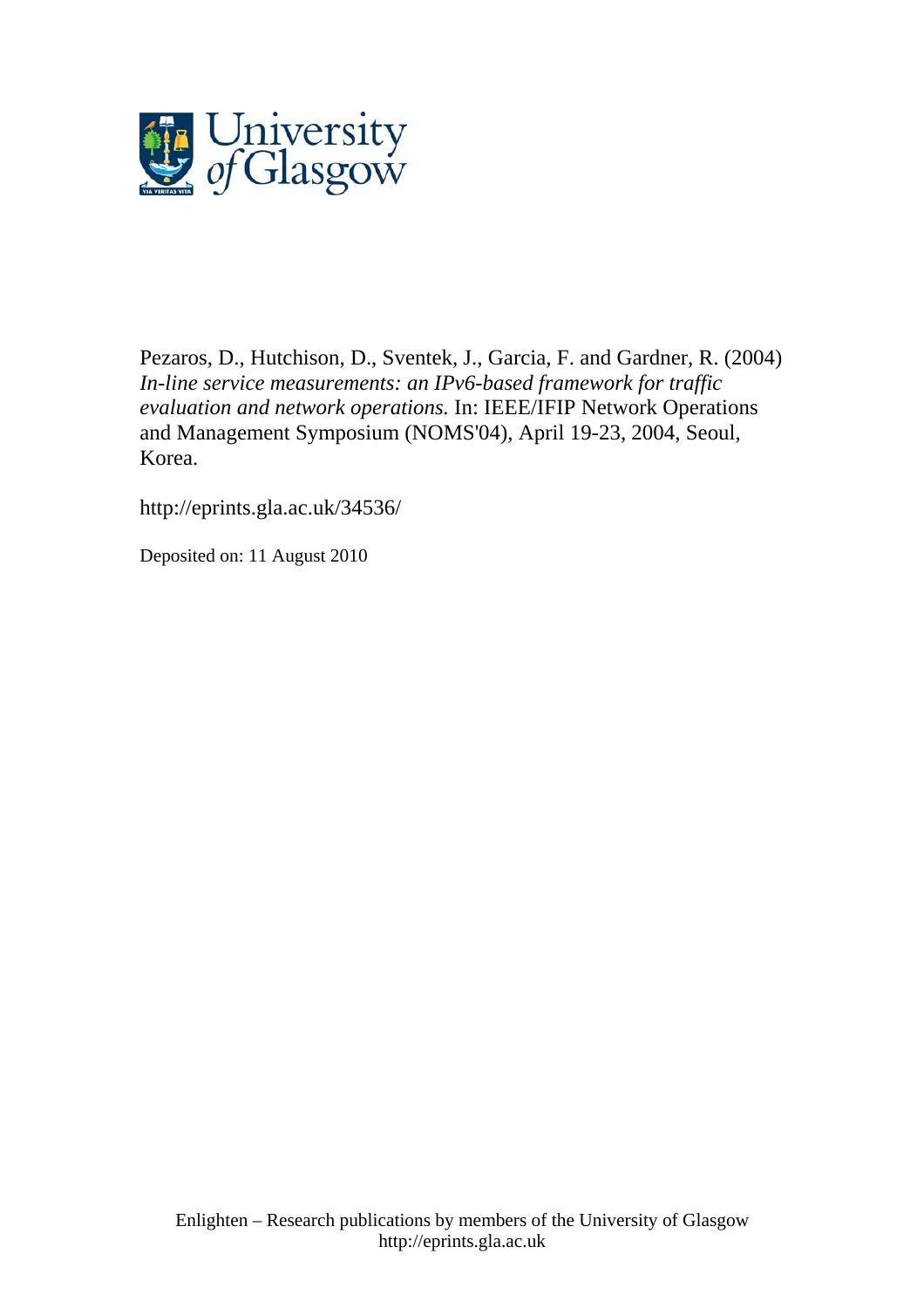# **In-line Service Measurements: An IPv6 based Framework for Traffic Evaluation and Network Operations**

*Lancaster University Agilent Technologies* 

*D. P. Pezaros, D. Hutchison F. J. Garcia, R. D. Gardner Computing Department Agilent Laboratories, Scotland Lancaster, LA1 4YR, UK Edinburgh, EH30 9TG, UK {dp, dh}@comp.lancs.ac.uk {frankie\_garcia, robert\_gardner}@agilent.com* 

*J. S. Sventek Department of Computing Science Univeristy of Glasgow Glasgow, G12 8QQ, UK joe@dcs.gla.ac.uk* 

#### **Abstract**

The ability to measure, monitor and control the service quality experienced by network traffic is becoming increasingly important as multiple traffic types are aggregated onto IP networks. Assessing the real-time performance of the application flows is an essential requirement for network operations and service management, as well as for identifying how the different traffic types and transports interact and behave, when they are carried over the end-to-end Internet infrastructure.

This paper introduces a novel measurement technique for assessing the performance of IPv6 network flows. By exploiting IPv6 extension headers, measurement triggers and the instantaneous measurement indications are carried in the same packets as the payload data itself, providing a high level of probability that the behaviour of the real user traffic flows is being observed. The measurement mechanism is applied at the network layer and provides for a generic technique able to measure any type of traffic, without depending on particular transports nor on specific measurement architectures. A prototype implementation of this technique is also described and evaluated by measuring performance properties of application flows, over differentcapacity IPv6 environments. End-to-end delay and jitter of video streams have been measured, as well as the goodput for services operating on top of reliable transport. This measurement technique can be the basis for low-overhead, scalable, transparent and reliable measurement of individual and aggregate network flows, and can be dynamically deployed where and when required in a multi-service IP environment.

#### **Keywords**

Active/passive measurements, IPv6, one-way delay/jitter/loss, throughput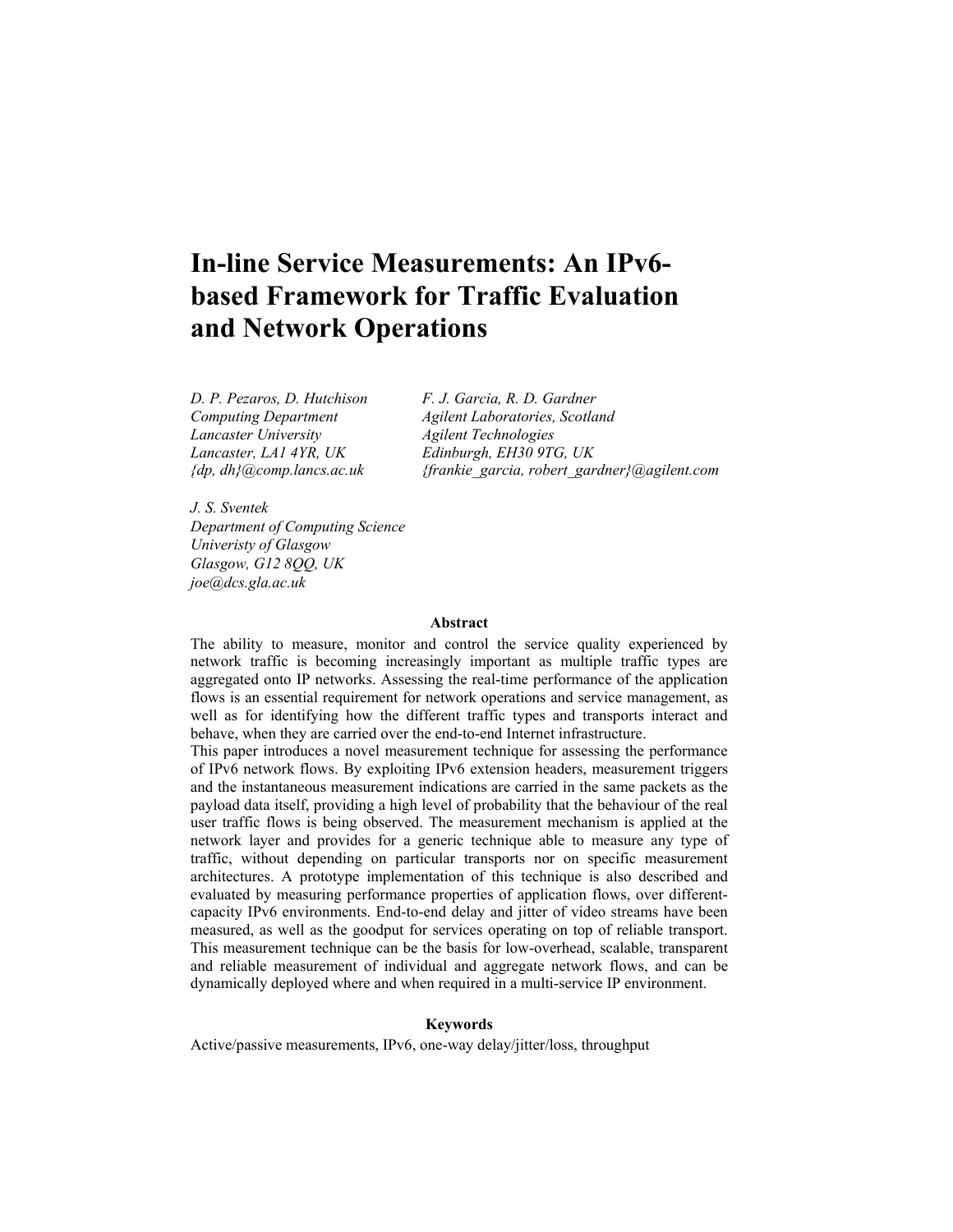## **1. Introduction**

As the Internet grows larger and becomes increasingly heterogeneous, measuring the real-time properties and the service quality experienced by user traffic becomes even more challenging, and moreover, of critical importance. Traditional measurement techniques have focused on providing fault management support for the network, and usually adopt a link- or device-centric view in order to trace the sources of and reasons for service degradation. More recent measurement infrastructures specialise either in measuring the path properties of special-purpose, injected traffic (active measurements) [1, 6, 9, 11, 12, 13, 18] or in correlating and analysing one-point link traffic (passive measurements and standalone monitoring tools) [2, 3, 4, 8, 15].

Active measurement architectures produce results reflecting the performance experienced by the synthetic traffic (mainly based on ICMP or other special-purpose protocols), which is not necessarily identical to the performance experienced by the real traffic flows. Also, the additional traffic associated with active measurements obviously impacts the network and may itself be a factor in observing a poorer performance than the network would otherwise deliver [13].

Passive measurements suffer from continuous increases in network speeds that make the amount of measurement data that needs to be transferred across the monitored links substantial; the consequential difficulty in targeting specific services, identifying packets belonging to the same flows and inferring knowledge about them makes it difficult to prove that contractual agreements are being met [11]. The need for administrative access to network equipment limits the scope of passive measurements to single links and networks, and hence, end-to-end traffic behaviour is difficult to infer [2, 7, 8].

The Internet Protocol (IP) is evolving as the universal transport mechanism for the continuing convergence of telephony with data communications, where there is increasing aggregation of multi-service traffic onto IP networks carrying various equivalence classes and network flows. The different Quality of Service (QoS) requirements and different sensitivities to potential service degradation of these equivalence classes make it essential to determine timely and accurate measurements of the QoS of network flows. Measurements revealing the real service experienced by user traffic can prove valuable for long and short term network design decisions, for dynamic traffic engineering, for Service Level Agreement (SLA) negotiation and policing, and for network operations and service management.

Whereas IPv4 is the current ubiquitously-deployed version of the Internet Protocol, it is likely that IPv6 will increasingly be adopted as its advantages are revealed. Router and client system vendors are building IPv6 implementations into their products, and one of the biggest challenges will be the logistical problem of handover from v4 to v6. But it is still not universally accepted that IPv6 should be adopted, and there needs to be a convincing rationale for such acceptance: this paper investigates one possible feature of IPv6 that could be seen as an advantage for network operators and users, in the context of traffic evaluation and network operations.

The main contributions of this paper are the introduction, design and implementation of a new, IPv6-based, in-line measurement technique, able to assess the performance properties experienced by real user traffic transparently at the IP layer. The technique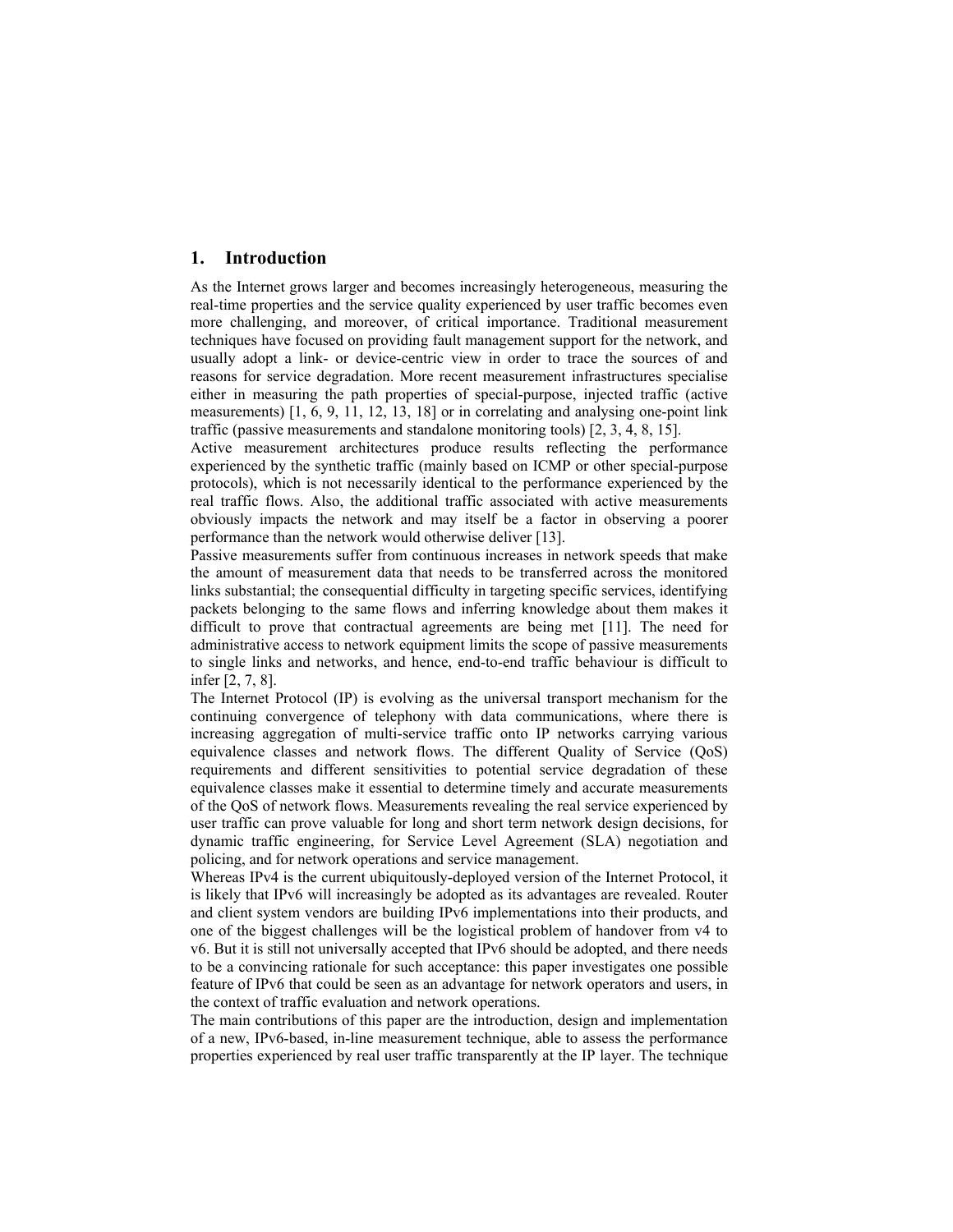exploits the inherent programmability of IPv6 [5], and performs two-point measurements for any type of traffic carried over end-to-end or intermediate Internet paths. The term 'in-line' implies that measurement triggers, which invoke measurement activity and the instantaneous measurement indications, are piggybacked onto real user packets. With low overhead and minimal impact on the network traffic, the technique provides a high level of probability that the real user experience is being measured and it is equally applicable to measuring aggregate flows as it is to particular applications or protocols. Additionally, it is well-suited to dynamic deployment and promises a scalable implementation. The technique is facilitated by the steady introduction of IPv6 in research and academic networks; the consumption of the IP address space primarily driven by the growth in mobile and wireless markets requiring IP connectivity, also makes a strong case for widespread operational deployment of IPv6.

This paper is organised as follows: Section 2, introduces in-line measurements and the motivation and design decisions are presented. Section 3 describes the prototype design and implementation. Section 4 discusses the results taken over different experimental, IPv6 configurations. Section 5 contains concluding remarks and indicates some of the future directions of this work.

## **2. In-line Measurement Technique**

The acquisition of low-overhead, scalable, accurate, and service-oriented measurements of network performance has led to the investigation of mechanisms that can circumvent some of the inherent difficulties of active and passive techniques. Indeed, the in-line measurement technique may be viewed as a hybrid of the beneficial characteristics of active and passive measurement approaches, whereby the measurement data and triggering mechanisms are piggybacked onto real user packets. Through instrumentation of real network flows, it provides for accurate measurements reflecting the performance offered by the network infrastructure; additionally, it offers the flexibility of being able to target specific services, flows and/or aggregates. In-line measurements are intrinsically multi-point measurements whereby packets are

tagged with information at one point in the network and this information is retrieved and/or observed elsewhere.

Since it is the user traffic itself which carries the measurement and triggering mechanism, it is guaranteed that the same packet has been observed at both ends. Similarly, because any added data will be piggybacked onto real user traffic we can assume with a high degree of probability that it will receive the same treatment and follow the same path as the real user traffic. Unlike active measurements consisting of injected packets, two-point in-line measurement results will more accurately reflect the real characteristics of traffic flows with only a small additional systematic processing delay and marginally larger overall packet length compared to unaffected packets. This makes the reasonable assumption that, for appropriately selected packets, the marginal increase in the packet header length does not change how the packet is treated on its journey through the network.

Moreover, in contrast to two-point passive measurements, correlation of data from path endpoints is not necessary, reducing the complexity of the measurement system,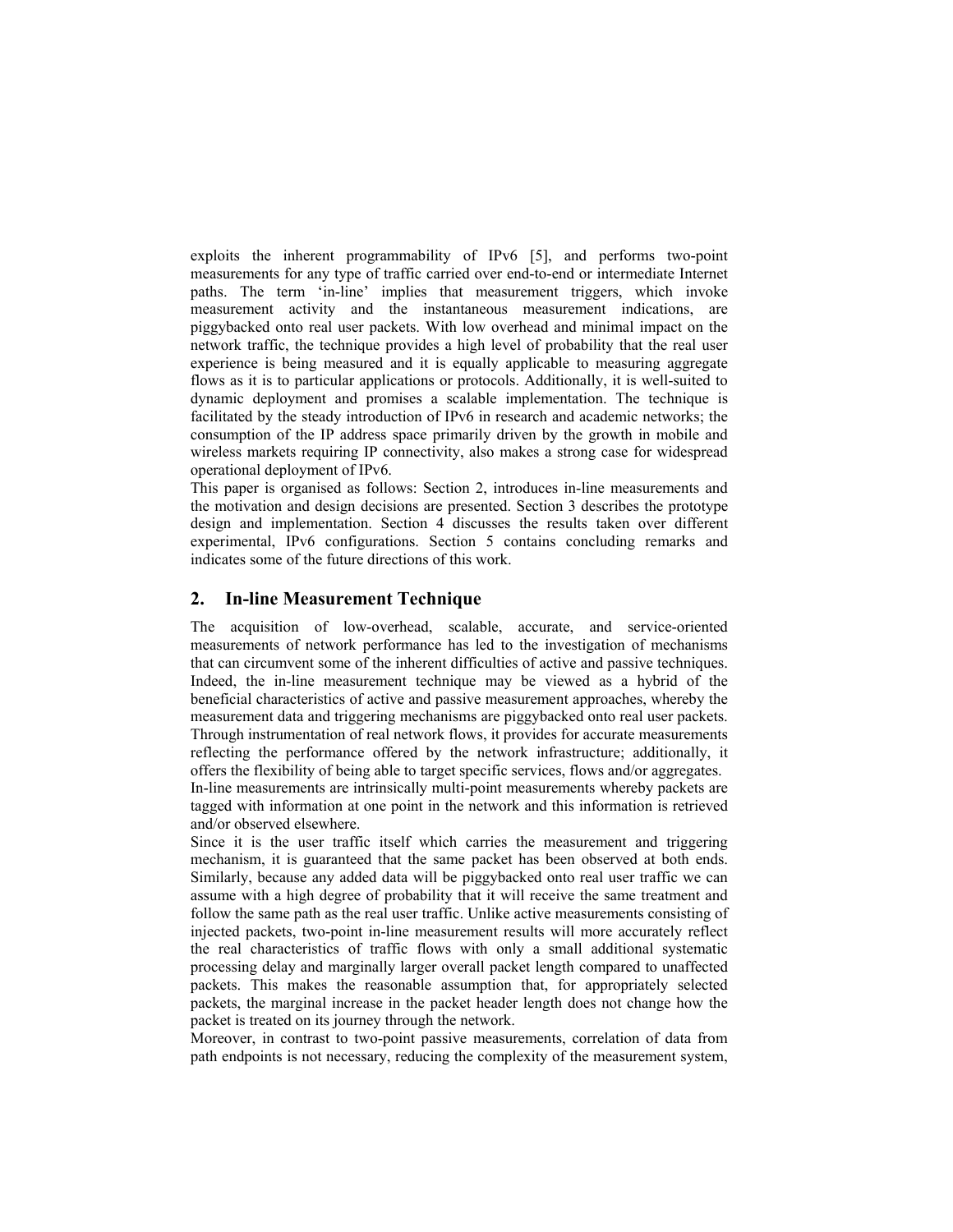potentially reducing the amount of measurement data that must be shipped across the network and speeding up the availability of the measurement results. In fact, the total amount of additional traffic transported across the network for measurement purposes can be kept to a minimum.

#### **2.1 IPv6 Enhancements**

Native features of Internet Protocol version 6 (IPv6) can be conveniently used to implement in-line measurements, potentially being fully integrated into the protocol stack operation using IPv6 extension headers [5]. The protocol has a common, 40 octet, fixed-sized protocol header that mainly deals with addressing, while the rest of the functionality is implemented via a set of optional extensions headers containing data structures called 'options'. Unlike IPv4, where the options must be implemented by all IP modules (host and gateways), IPv6 allows for certain options to be implemented and processed only where necessary, at the edges of the network, removing the complexity of option processing at every node en-route to the destination. (Whereas in IPv4, what is optional is the transmission of the options in any particular datagram, not their implementation - RFC 791.) In IPv6, intermediate nodes do not have to deal with option processing, and the concern of treating packets differently (fast/slow paths in routers) depending on whether they carry optional data or not, is thereby eliminated.

Several extension headers (e.g. Routing, hop-by-hop options, destination options) and corresponding options have already been defined in the IPv6 standard [5] and others are currently being defined for dedicated purposes - e.g. within recent Mobile IPv6 IETF drafts. Optional extension headers are encoded between the main IPv6 header and the transport layer header.

Each header is identified by the value of the Next Header field of the immediately preceding header. The rules and semantics of each extension header determine whether the receiving node will proceed to the next header or not. Figure 1(a) shows the general format of the Destination Options extension header which is defined to carry optional data to be examined by a datagram's destination, indicated by the destination address field of the main IPv6 header. The Next Header field contains a value that identifies the type of the subsequent header, which could either be another extension header or higher-layer protocol such as UDP or TCP. The Hdr Ext Len field gives the total length in octets of the destination options header excluding the 8 bits representing the Next Header Field.



**Figure 1:** (a) Destination options extension header and (b) options in the form of TLV tuples.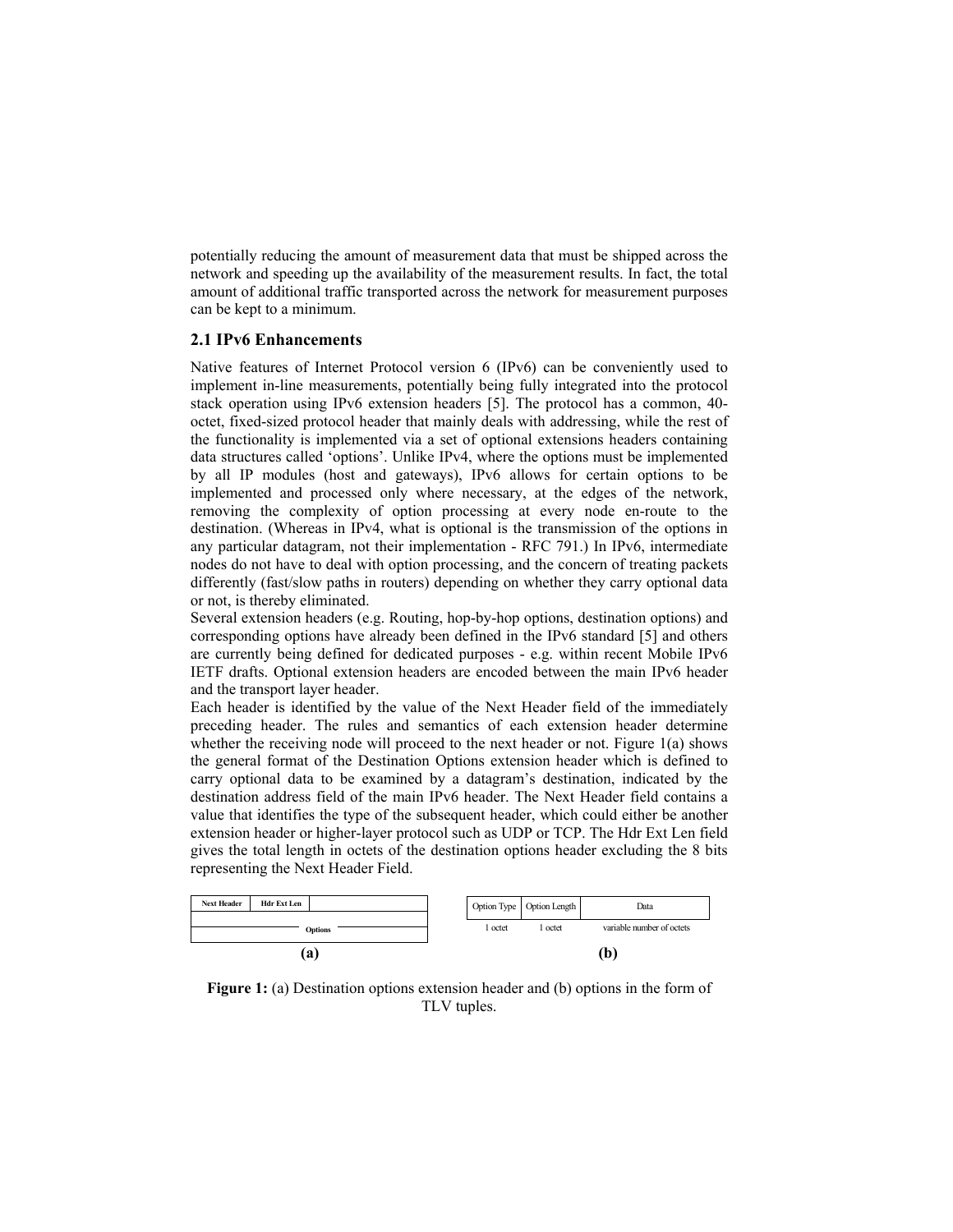The options field is a variable length field in which options are encoded as typelength-value (TLV) tuples, as shown in figure 1(b); these represent a suitable format for the transportation of opaque objects.

The type uniquely identifies the option. The length indicates the length of the option data field in octets, while the value represents the option specific data. Options are processed in sequence and the option type also has two bits that specify the action to be taken by an IPv6 node when it does not recognise a particular option in the sequence - e.g. skip the option, discard the packet, etc. Another bit in the type field is used to indicate whether the option data value may change en-route to its destination. Padding options also exist to help with alignment issues when constructing a destination options header to ensure that it represents a multiple of 8 octets in length.

## **2.2 IPv6 Extension Headers & Inline Measurements**

In this paper, it is proposed that in-line measurements be implemented by exploiting the IPv6 extension headers, in particular the Destination Options extension header. Extension headers can be used within a measurement infrastructure to carry measurement information in the form of TLV-encoded options, such as timestamps, counters and trace information as well as other associated measurement system traffic. Destination options on their own can be used to perform end-to-end in-line service measurements along IPv6 network paths. With the addition of a routing header, it is possible to target specific nodes en-route to enable the implementation of more detailed service measurements as the user traffic crosses crucial points of a network cloud. It would also be possible to use some of the flow-label bits to easily identify and trigger measurement and monitoring behaviour as the user traffic with the in-line data visits nodes en-route to its destination.

Performing service-centric, multi-point measurements at the IPv6 layer has the great advantage allowing the instrumentation of various different types of traffic carried over the (IPv6) Internet. Also, a generic, minimal measurement mechanism within the protocol stack, which is decoupled from particular measurement architectures, can be applicable to different application domains, such as traffic engineering, protocol performance evaluation, dynamic SLA negotiation and policing, pricing and charging for different services.

The insertion of the extension headers into real user traffic for the purpose of measurement and monitoring can be dynamically controlled depending on a particular management application requirement. Thus not all user packets need to carry this data. Selection can be based on application and sampling can also be effectively used.

It is important to ensure that the addition of measurement data does not become intrusive and therefore adversely affect the traffic being measured.

For example, the addition of measurement data should not cause a packet to exceed the link/path maximum transmission unit (MTU), since the resulting fragmentation/reassembly would influence the performance, and would introduce bias into the measurement process.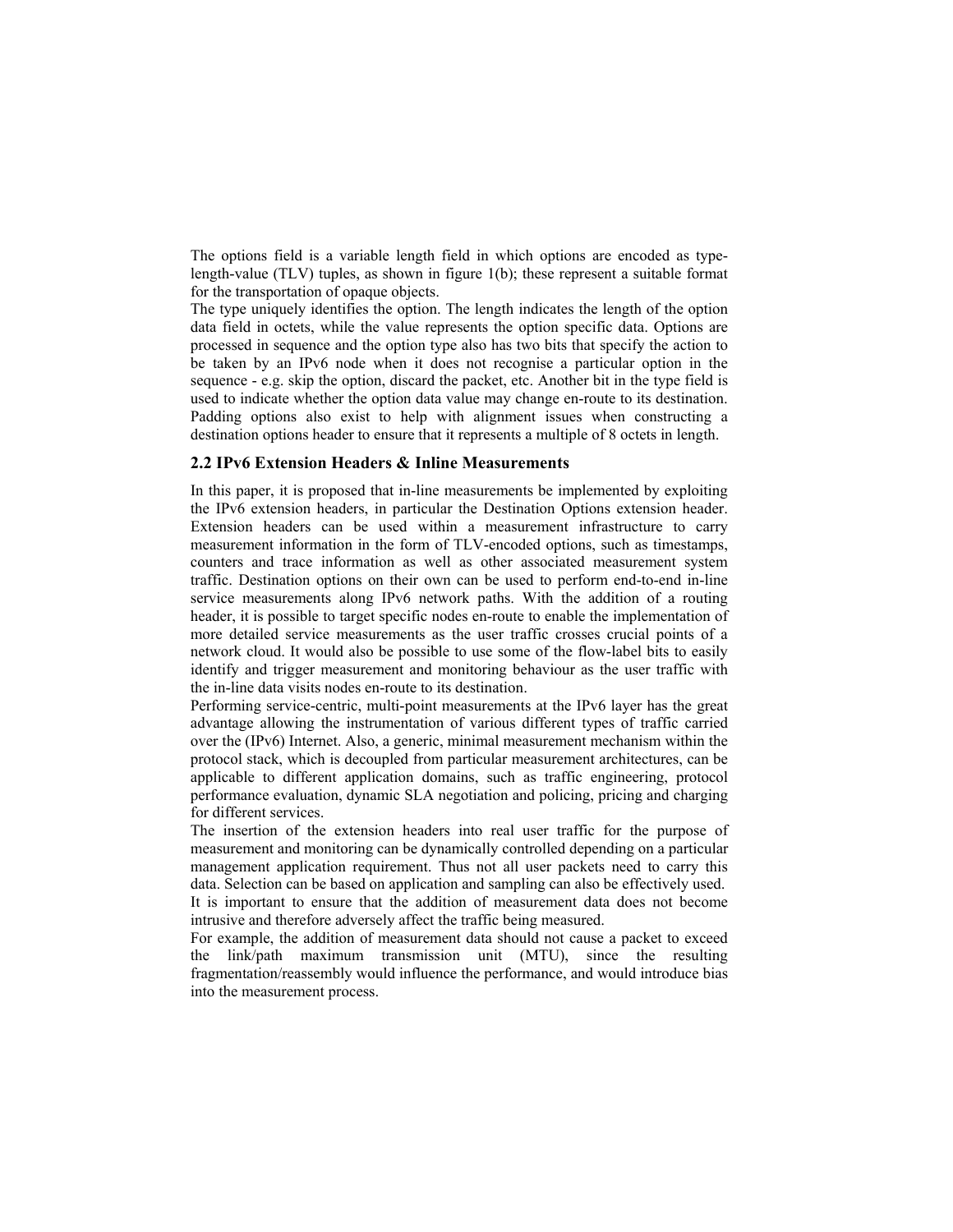# **2.3 One-Way Delay Destination Options Type-Length-Value (TLV)**

Extensive experimentation towards the definition of measurements options (to be processed as part of the destination options extension header) has been carried out, and numerous TLVs have been designed to measure end-to-end one-way delay, delay variations, throughput, packet loss, response time. In this paper the concentration is on the one-way delay TLV-encoded option (Figure 2), and the associated metrics that can be measured and deduced. The TLV has the following special-purpose fields:

- *Pointer* 8-bit unsigned integer. Used to indicate the location of the next unused slot in the option data, i.e. for storage of a timestamp.
- *Overflow* 8-bit unsigned integer. Used to indicate if an attempt is made to store more timestamps than there are slots to accommodate them.
- *Flags* Octet comprising eight binary flags, for example for indicating the nature of data stored elsewhere in the option data fields.
- *Reserved* A zero-valued octet included for alignment purposes
- *Source timestamp* Two 32-bit unsigned integers indicating time of forwarding of the packet from the interface of the node where the extension header or option was inserted. The two integers represent the seconds and microseconds portions respectively of the time elapsed since 0000 hrs on 1st January 1970 Universal Co-ordinated Time (UTC).
- *Destination timestamp* Two 32-bit unsigned integers indicating time of receipt of the packet at the interface of the node where the extension header is detected.

The Option Type identifier in the header is set to a value allocated to identify "oneway end-to-end delay measurement". In this prototype, this octet has been set to a value  $00100001$ ,  $(33 \text{ in decimal})$ , also ensuring that the option is skipped if it is an unrecognised option and indicating that the data may change en-route.

This option can be used to measure one-way delay within a section of a network, such as between ingress and egress points of a packet flow across the boundaries of a section under the control of a single operator. However, this would involve modification of the standard processing procedures for Destination options or a new extension header to be defined. Note also that the option is equally applicable to "endto-end" measurements of one-way delay, such as from a server (e.g. serving website) to a client (e.g. a wireless connected personal digital assistant (PDA) running a web browser application).

|                                     |          | Option type | Option data len |  |  |  |
|-------------------------------------|----------|-------------|-----------------|--|--|--|
| Pointer                             | Overflow | Flags       | (Reserved)      |  |  |  |
| Source timestamp: seconds           |          |             |                 |  |  |  |
| Source timestamp: microseconds      |          |             |                 |  |  |  |
| Destination timestamp: seconds      |          |             |                 |  |  |  |
| Destination timestamp: microseconds |          |             |                 |  |  |  |

**Figure 2:** One-way delay TLV-encoded option.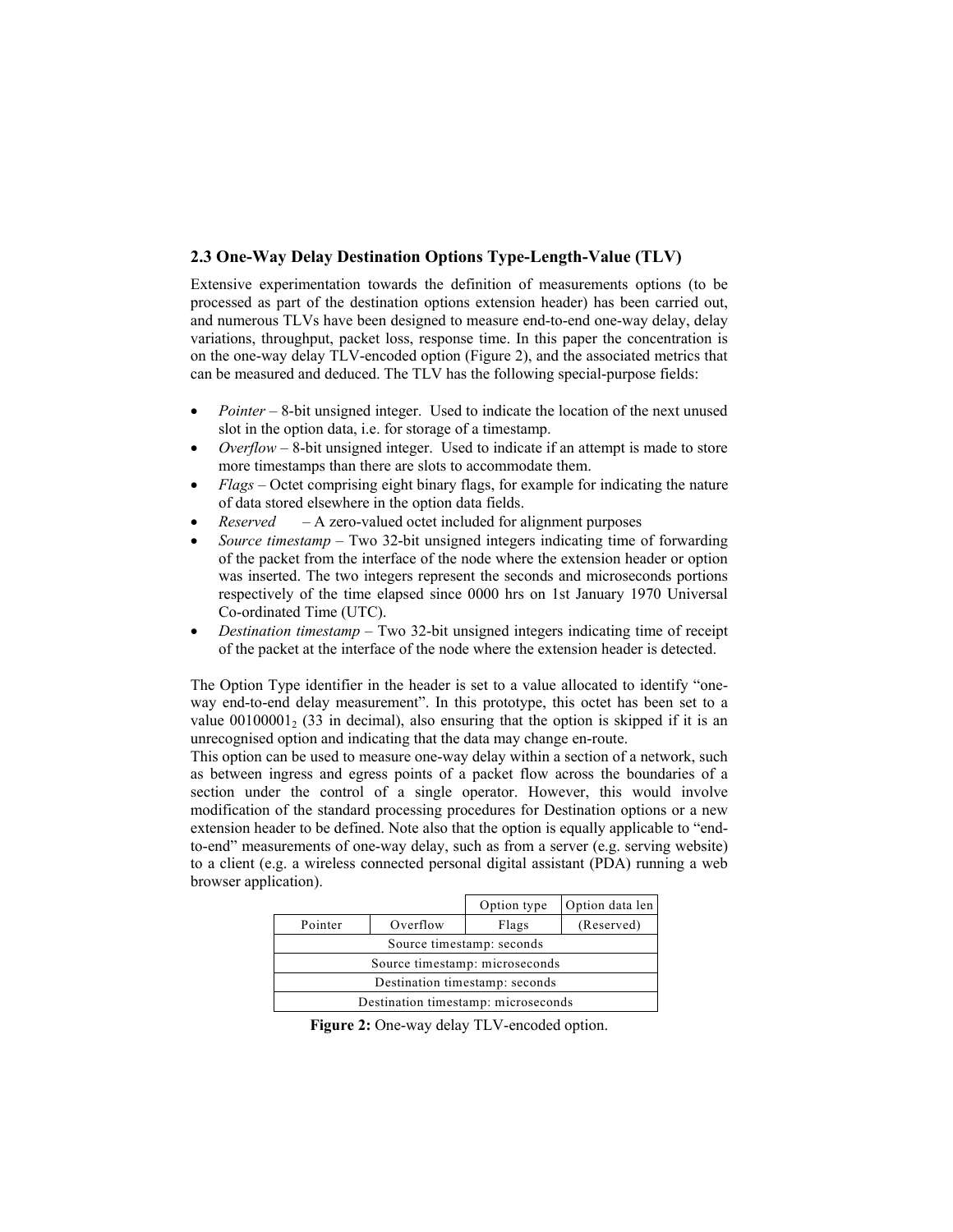In the next section, the design, implementation and operation of such options is described, as part of a working prototype in-line measurement framework that facilitates various traffic measurements.

# **3. Prototype Design and Implementation**

A core set of application frameworks have been developed to handle the initialisation, control, co-ordination, and scheduling of tests in a distributed network. They provide capabilities for collection, wire-format representation and streaming of measurement samples to registered consumers. Underpinning this design philosophy is the notion of *telemetry modules* which are the realisation of particular IPv6 measurement options; these are the basic components employed in the prototype to instrument nodes to facilitate in-line measurement techniques through the addition, modification and removal of data in the extension headers. These modules are remotely configured, managed and controlled. At a system level, the required functionality for performing delay and other measurements can be implemented, for example, by using dynamically loadable modules to provide additional processing logic for the manipulation of packet extensions in headers and other supporting functions such as the storage, retrieval, correlation and forwarding of measurement-related data. By modularising the set of monitoring and measurement tasks it is possible to dynamically load only those modules that are needed at a particular time and then unload them once they are no longer required. The loadable modules may be remotely delivered to the nodes, loaded and configured and, whilst in use, effectively become an integral, embedded part of the node's operating software.

A modular approach can reduce memory usage, minimise the actively used processing logic, speed up processing time, and reduce overall subsystem complexity. Another significant advantage of this approach is that it eliminates the need for physical access to the links between network nodes in order to monitor passing data.

It instead makes use of spare programmable logic or processing capability within the routers or other network devices, providing a more integrated, inherently powerful solution. Upgrades involve delivering new modules to nodes (for example over the network itself), which can either be directly loaded on delivery or be temporarily stored on some form of local media (e.g. hard disk storage) for later use.

Figure 3 shows an illustrative architecture of a single network element with a number of line interfaces and a controller comprising a processor, memory and program software or firmware. The figure illustrates three different example integration points where, depending on the design of the network element, dynamically loadable modules can be accommodated:

- The modules may be loaded onto a line interface as dynamically reconfigurable hardware (e.g. using Field Programmable Gate Arrays – FPGAs), as software or as a hybrid combination of both options.
- The modules may exist as loadable software in the software operating system 'kernel' or equivalent for the controller;
- The modules may exist as loadable applications in 'user' space provided by the controller's operating system.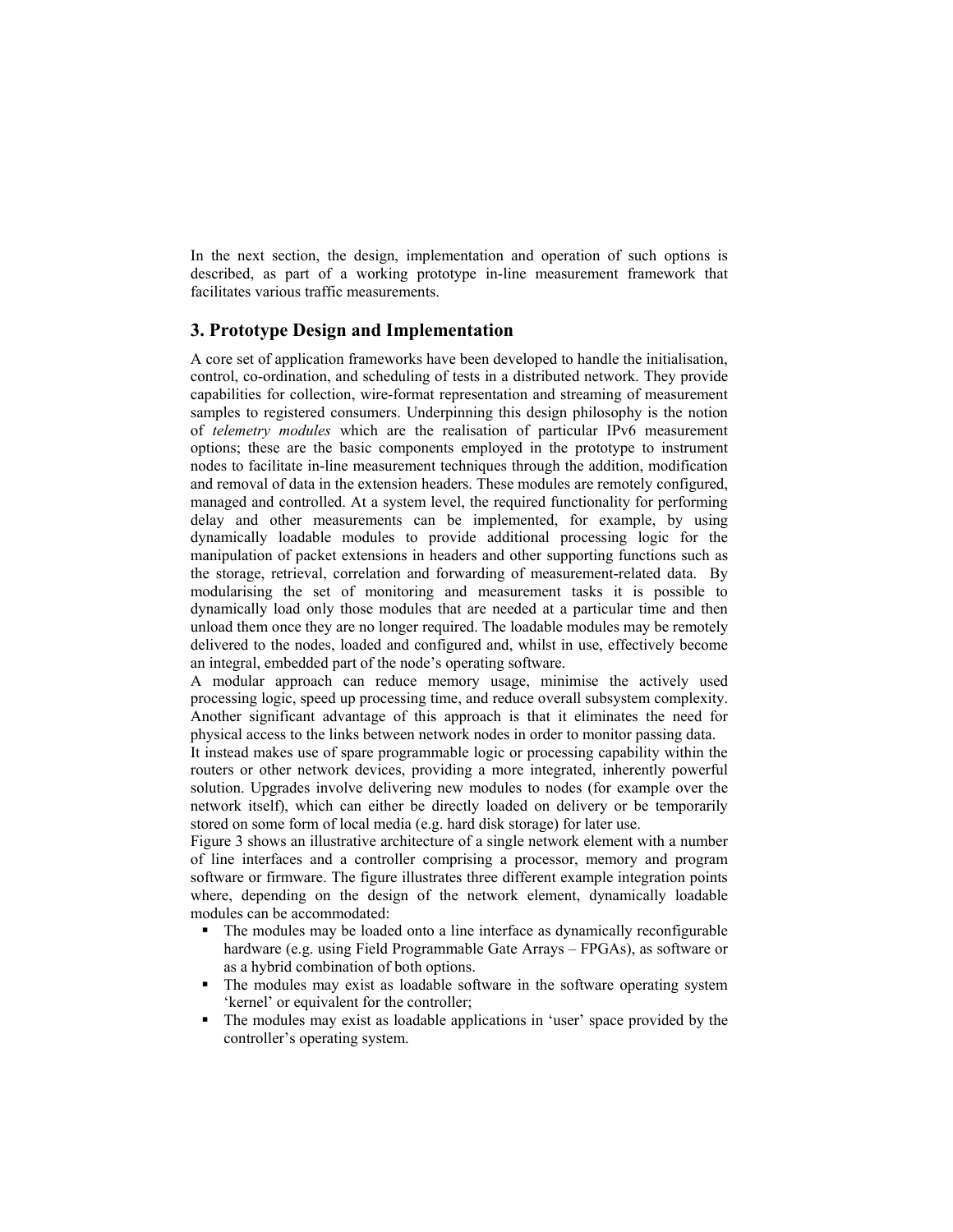

**Figure 3**: Abstract model of a network element.

#### **3.1 Linux-based Prototype Implementation**

A prototype implementation of this design philosophy has been realised on Linux systems running kernel version 2.4.x; telemetry modules are implemented as dynamically Loadable Kernel Modules (LKMs) that can be linked with a running Linux kernel. These typically provide better processing performance compared to applications executing in user space, and can easily be configured to add, remove and modify extension headers as an integral part of the kernel's implementation of the network protocol stack. LKMs are loaded and unloaded using device-specific scripts, and virtual devices are used for configuring the modules' parameters and also for obtaining the results from their operation. Filtering and sampling mechanisms that can be initially and/or dynamically configured are in place, so that the modules can instrument specific traffic of interest at certain rates. These mechanisms are particularly useful when analysing aggregate or continuous media flows. The oneway delay destination options header has been implemented as a pair of telemetry modules, running at the source/ingress and destination/egress nodes of an instrumented path, respectively (Figure 4). The source module operates on the IPv6 output routine, inspecting packets before they are forwarded on the network. For packets that satisfy the filtering and sampling criteria in place, the one-way delay option is generated, time-stamped and either appended to an existing destination options header or one is created for it.

The destination module operates alongside the IPv6 input routine and looks for IPv6 packets whose protocol (next header) field is set to the value 60 indicating a Destination Options header [5]. Once found, it processes the option with value 33 by adding the second time-stamp. A copy of the IPv6 header, extension header, and transport layer header is then added to a FIFO message queue, which can be accessed from the user space. If required, the extension header may also be stripped from the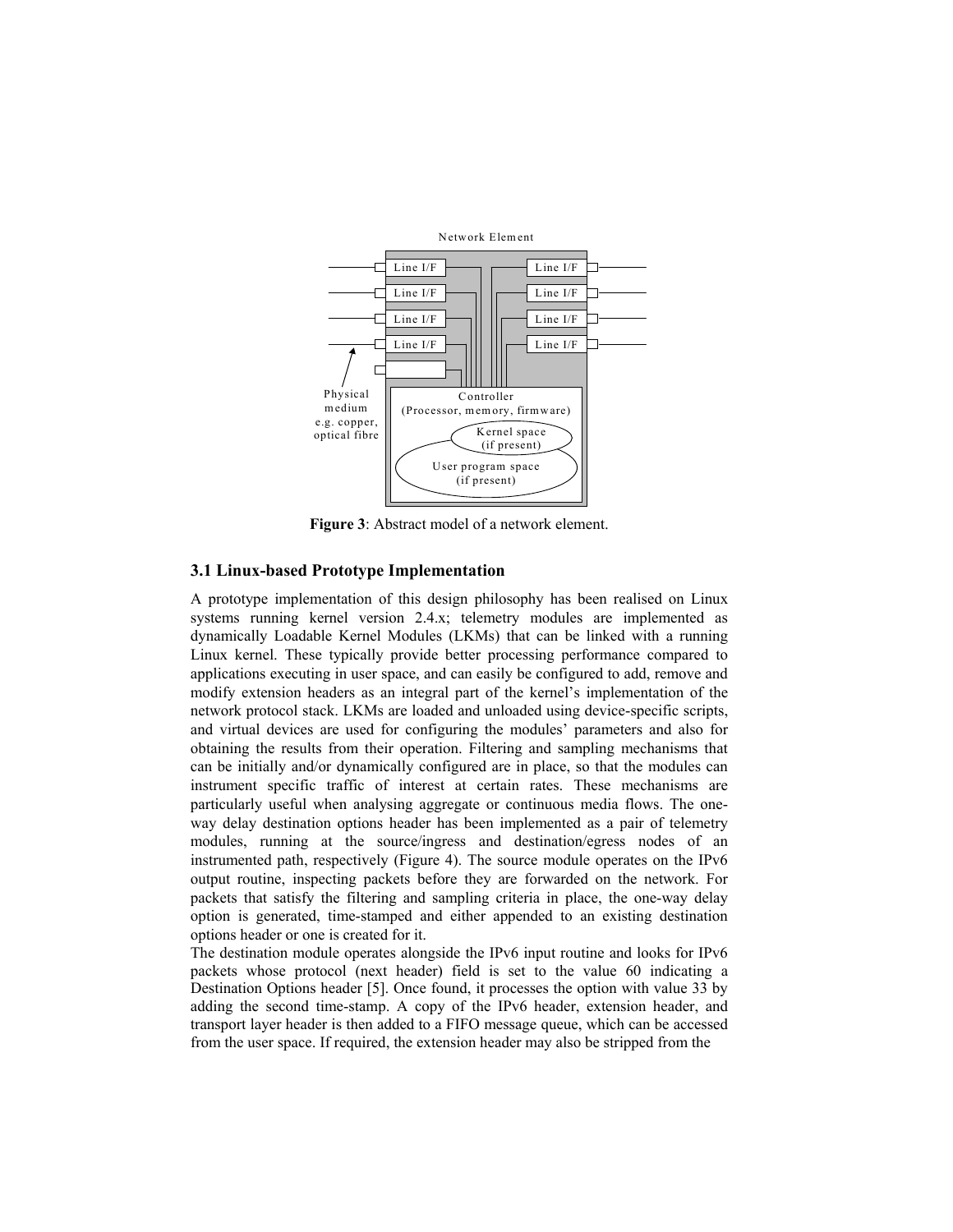

**Figure 4:** One-way delay source and destination modules in operation.

packet, or the particular option removed, returning the packet to its original form. Figure 4 also shows how the source and destination telemetry modules can be exploited to measure bi-directional properties of Internet paths, by combining two unidirectional deployments.

# **4. Experimental Results**

An experimental measurement testbed has been set up at Lancaster University comprising a number of real PCs and virtual machines connected to several IPv6 networks with different characteristics. The testbed spans a public and two private ethernet topologies, and also multiple operational wireless 802.11b networks. Lately, the size and scope of the testbed was enhanced by the addition of IPv6-enabled residential ADSL links. Representative types of traffic have been chosen to run over the wired and wireless topologies; various indicative properties have been measured and computed for traffic operating over connection-oriented and connectionless transports, using the prototype one-way delay option. End-to-end one-way delay and Inter-Packet Delay Variation (IPDV) are presented for video streaming on top of UDP whereas application goodput is presented for interactive TCP applications, as a more interesting property for reliable transports.

All systems synchronise using NTP [14]. One system synchronises with external stratum 1/2 servers and the rest synchronise with this, now a stratum 3 NTP server. Experimentation showed that this "hierarchy" produced better synchronisation for the testbed than using (separate) external NTP servers for all the systems. Millisecond accuracy was achieved by having a system clock as the preferred reference for the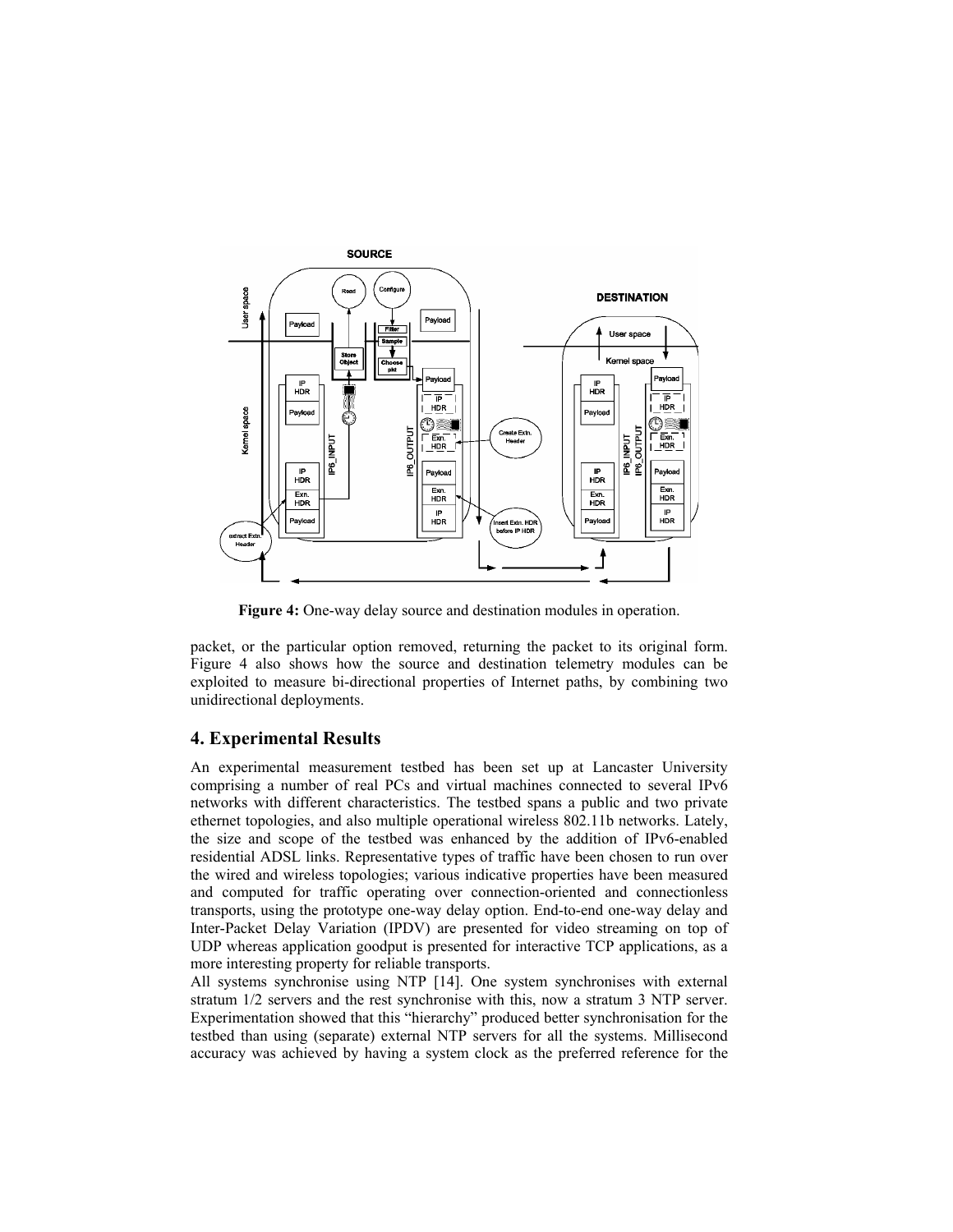rest of the workstations. This was empirically verified by experiments over delay-free private IPv6 networks (100Mbps Ethernet). Including the clocks' offset from the single reference in the calculation was also feasible for better precision.

Improved synchronisation can potentially be provided by Global Positioning System (GPS)-based timing at around 10 µs, but GPS installation can prove difficult and costly. Also, software solutions for improving the clock rates can be investigated [17]. In order to emphasise the generalisation and applicability of in-line measurements, and the decoupling of the technique from particular measurement infrastructures, it was decided not to use measurement traffic from (even comparable) measurement tools. Rather, the traffic for the experiments was generated by existing, open-source application software. In the generation of all results that follow sampling was turnedoff, instrumenting all packets that satisfied the filtering criteria; filtering was applied on the transport protocol (i.e. all TCP or all UDP traffic).

#### **4.1 UDP Measurements**

Streamed video data was monitored over both the wired and wireless topologies, using the in-line measurement techniques and the prototype implementation described previously. The main focus was on the properties of the wireless portion of the network, since the private Ethernet networks constitute a relatively delay-free topology and therefore useful for time synchronisation purposes.

The VideoLAN [19] server/client pair was used to stream MPEG video over IPv6 between the different nodes in the testbed. The software sent 1348-byte packets from source to destination. One-way delay was measured as the difference between the timestamps recorded at the source and the destination of the packet, respectively, carried within every TLV-encoded option. Jitter was measured as the difference between the delay indications of two successive packets, i.e. the Inter-Packet Delay Variation (IPDV), as defined in a draft of the IETF IPPM working group [10].

Figure 5 shows a common case scenario of the one-way delay (a) and jitter (b), measured for a video stream spanning through two wireless IPv6 networks. The instantaneous one-way delay for this video stream varied from 8 to 89 milliseconds and the average delay was 20.97 milliseconds. IPDV varied from -68 to 58 and its average value was -0.00049. There is a high concentration of delay values close to zero, but at the same time quite frequent sporadic delays, mainly in the interval 0-40 milliseconds. Figure 5 (c) and (d) shows a more interesting situation that arose during a video streaming session (part of the same set of experiments): There is a huge increase in the delay indications from less than 100 milliseconds up to more than 3 seconds, followed by an even more sudden decrease back to the flow's normal values. This fluctuation possibly occurred due to configuration changes taking place at the time of the experiment, at the infrastructure of the wireless network. The one-way delay varied from 5 to 3138 milliseconds and the average value was 148.16 milliseconds. IPDV took values from -192 to 29 with an average of 0.000443.

As expected, experiments over the two private networks revealed no particularly interesting results. The one-way delay always assumed values between one and two milliseconds and hence the jitter varied between -1 and 1.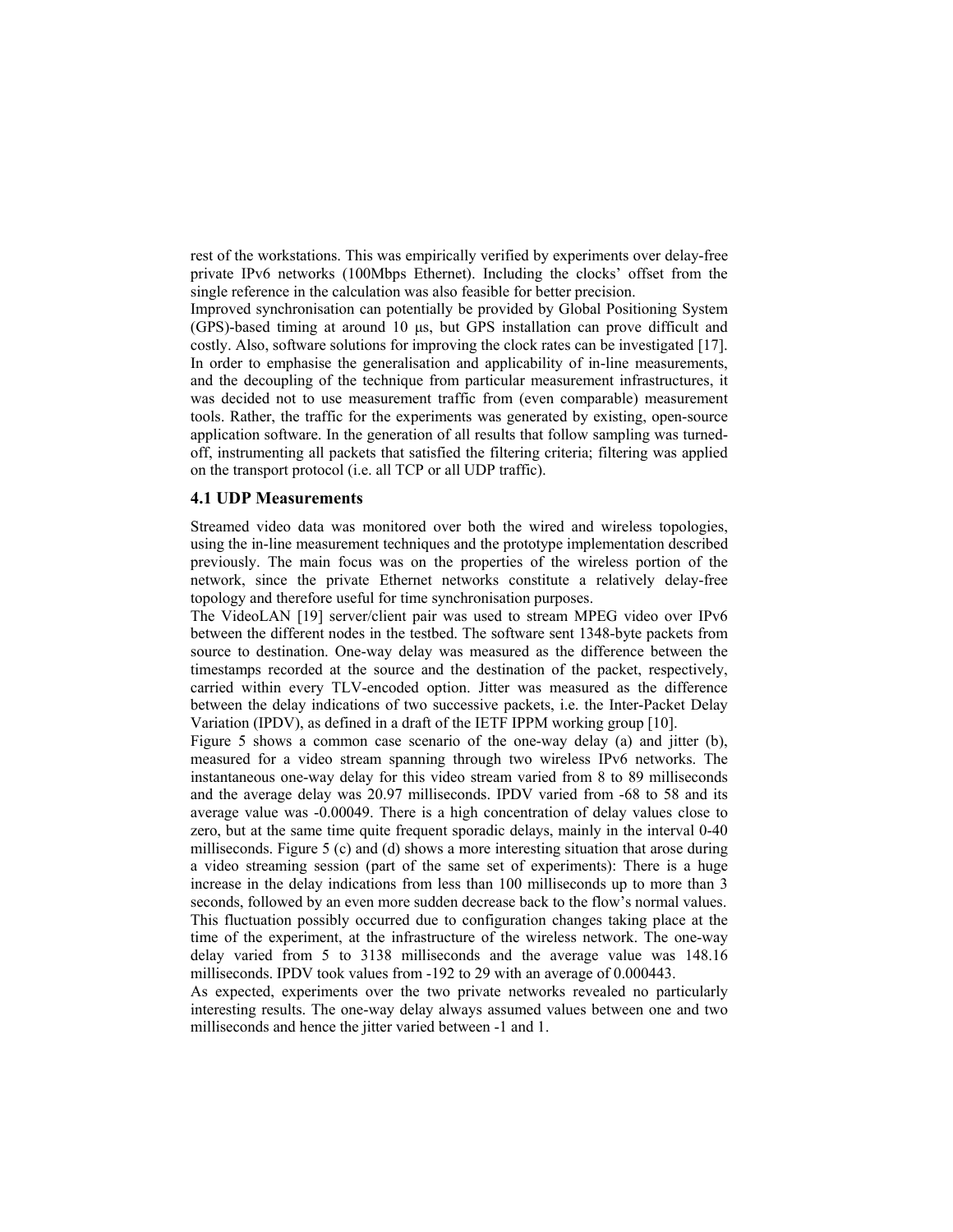

**Figure 5**: (a, c) One-way Delay and (b, d) IPDV for video stream, over the wireless topology.

The measurements take into account clock drifts in each system from the appropriate NTP server. While running, NTP improves the clock's accuracy, and as the polling intervals increase (e.g. 1024 seconds), the clock drifts tend towards a fairly static and stable value.

# **4.2 TCP Measurements**

The TCP results were collected by running bi-directional delay source and destination modules as previously illustrated in Figure 4. As aforementioned, the instrumented sessions consisted of shortlived SSH and Telnet flows. All the running protocol stacks within the testbed adhered to TCP with the NewReno and SACK extensions - see RFCs 793, 1122 and 2001. From the collected traces, conversation dictionaries were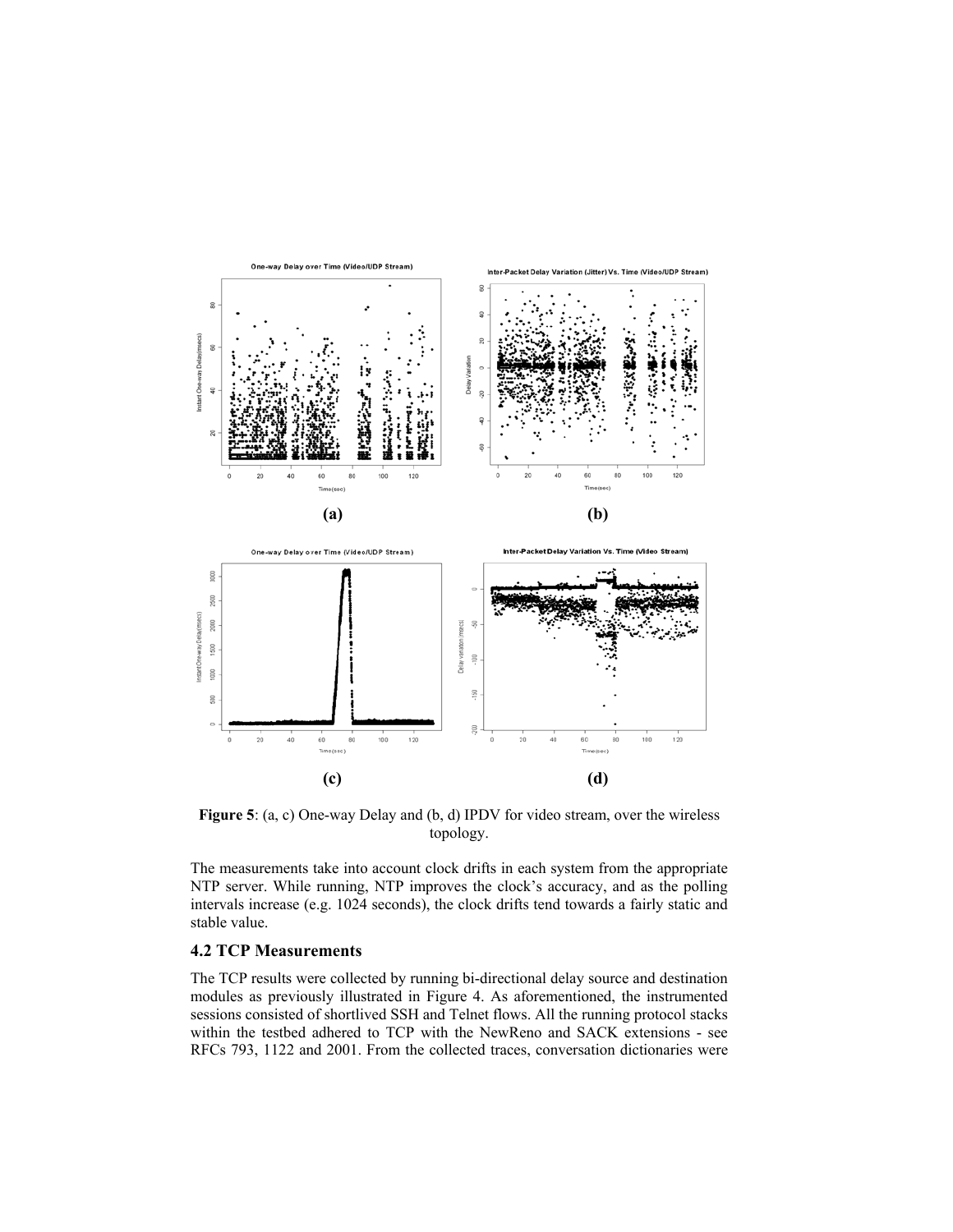built based on source/destination addresses and port numbers. These show conversation set-up time (the time between a SYN packet sent from the client and a SYN+ACK packet received from the server) and "Completeness" of a flow, signifying that at least one FIN packet, sent in either direction, was observed.

Table 1 shows the output of the TCP conversation dictionary for the three applications, running across the wireless networks. Application sessions are identified by their well-known service ports; the client ports, conversation set-up times and packets belonging to each flow can then be deduced.

Figure 6 shows the real goodput in bytes per millisecond experienced by the different TCP applications. Dots indicate values for packets from the client to the server, and 'x-points' represent values for packets from the server to the client. Goodput is defined as the number of payload bytes received per unit time in each direction, as opposed to throughput, which measures the number of packets sent, regardless of their eventual fate [16].

It is not envisaged that in-line measurements should instrument and be carried along with every single packet across the network. Rather, they should serve as an additional measurement tool deployed where and when required to perform serviceoriented measurements along Internet paths. For this reason, target application domains need to be carefully addressed and evaluated.

| <i>Service Port</i> | <b>Client Port</b> | Conv. Setup Time (usec) | Packets | Completness      |
|---------------------|--------------------|-------------------------|---------|------------------|
|                     | 32790              | 3166                    | 638     | r <sub>ru</sub>  |
|                     | 32789              | 3102                    | 751     | T <sub>rue</sub> |

**Table 1**: Conversation Dictionary output for the measured TCP applications over the wireless networks



**Figure 6:** Goodput measured for (a) SSH and (b) Telnet over the wireless topology.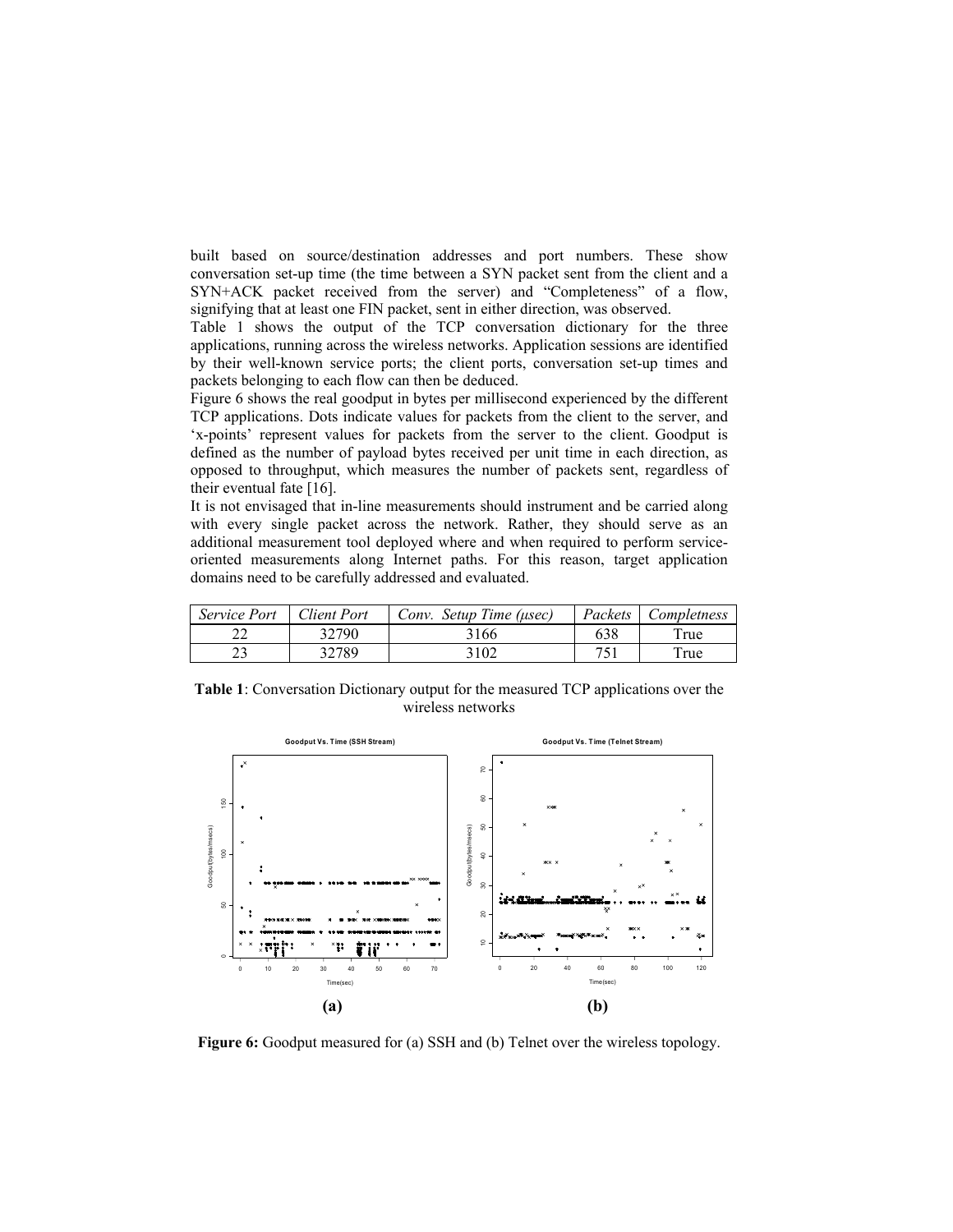For example, for bulk TCP transfers, adding measurement options to the data packets could cause MTU violation, since the protocol maximises its performance (throughput) by sending the maximum possible packets sizes for data. It should be up to the application and/or transport mechanism to judge, according to its requirements, whether extra space for measurement instrumentation should be accommodated or not.

# **5. Conclusions and Future Work**

This paper introduced and demonstrated a novel in-line measurements technique, which exploits the IPv6 extension headers to assess the performance properties of application flows across the Internet. The benefits of in-line over traditional measurement techniques were highlighted. The design of a prototype implementation has been also presented, showing how the technique can be provisionally realised and exploited to measure unidirectional and bi-directional traffic properties. Measurement results have been presented, documenting properties of UDP and TCP data, over IPv6 topologies.

It is anticipated that the technique would be found useful by network operators in assessing traffic performance, and in particular as part of their network operations and management. The diversity and complexity of Internet traffic implies that network operations need to include measurement-based techniques such as the one introduced in this paper in order to monitor and control (literally, to manage) the behaviour of the network and the services running on it.

Further work will concentrate on enhancing the scope and size of measurements and performance metrics. Different measurement TLVs are currently being evaluated. Experimentation also concentrates on filtering and sampling mechanisms to address scalability and overhead issues, and the applicability of in-line measurements for particular application domains and network operations.

# **ACKNOWLEDGMENTS**

We are grateful to Agilent Technologies for the support of Dimitrios Pezaros' work through an industrial fellowship. Stefan Schmid, Steven Simpson, Joe Finney and Andrew Scott provided invaluable support throughout this work. The authors are deeply indebted to Barry Rowlingson for advising on the use of statistical packages.

#### **References**

- [1]. Active Measurement Project (AMP), http://watt.nlanr.net//active/intro.html
- [2]. Apsidorf, J., Claffy, K., C., Thompson, K., Wilder, R., OC3MON: Flexible, affordable, high performance statistics collection, in *Proc. of the seventh annual conference of the Internet society (INET'97)*, Kuala Lumpur, Malaysia, 1997
- [3]. Claffy, K., C., Miller, G., Thompson, K., The nature of the beast: recent traffic measurements from an internet backbone, in *Proc. of the eighth annual conference of the Internet society (INET'98)*, Geneva, Switzerland, 1998